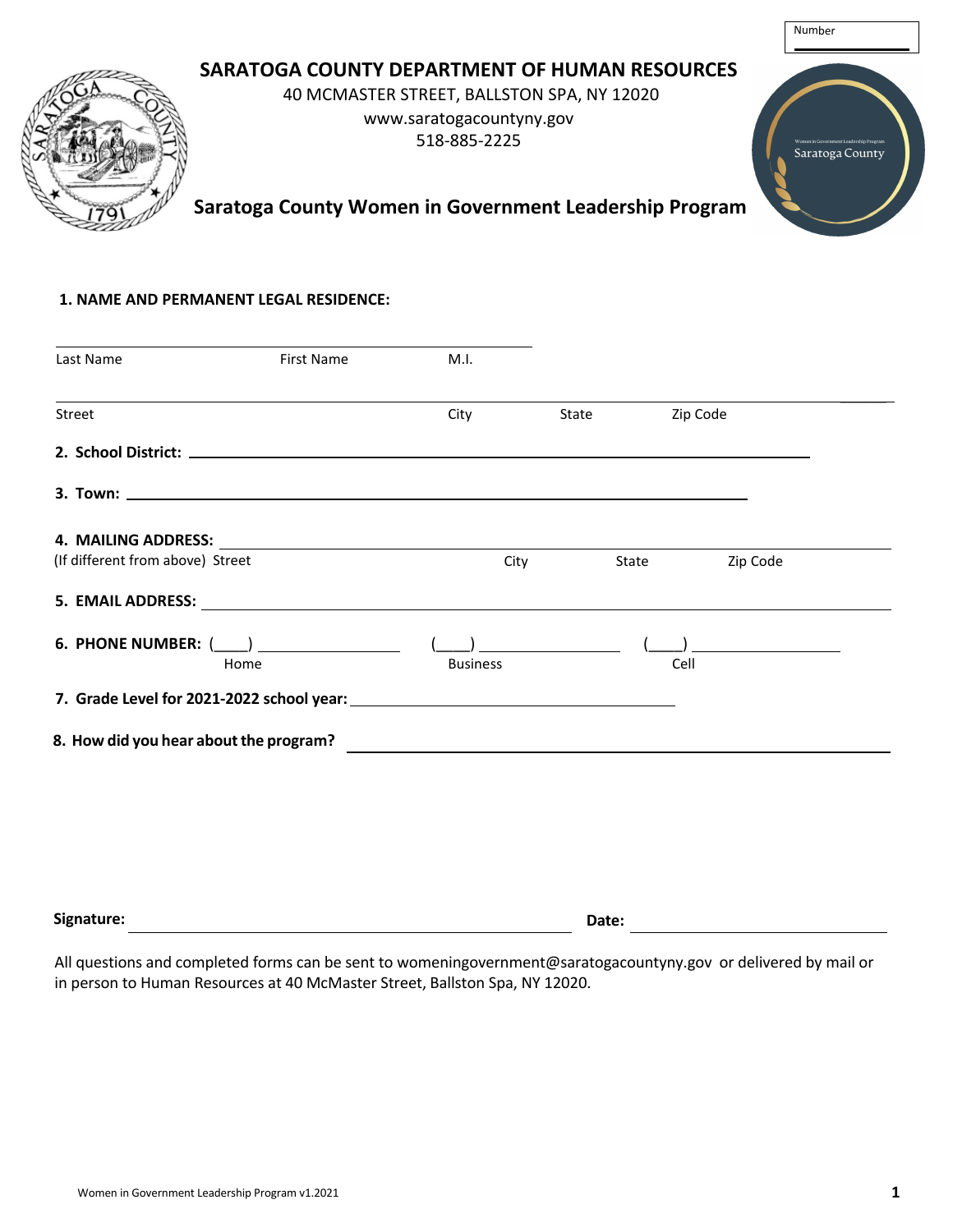# **Saratoga County Women in Government Leadership Program**

Your answers to all questions on pages 2 through 4 will be provided to the individuals processing the applications. Please answer questions thoroughly within the character limits provided.

**1. If you had the authority to change your school in a positive way, what specific changes would you make? (1000 character limit)**

**2. What do you see as the greatest threat to your community today? (1000 character limit)**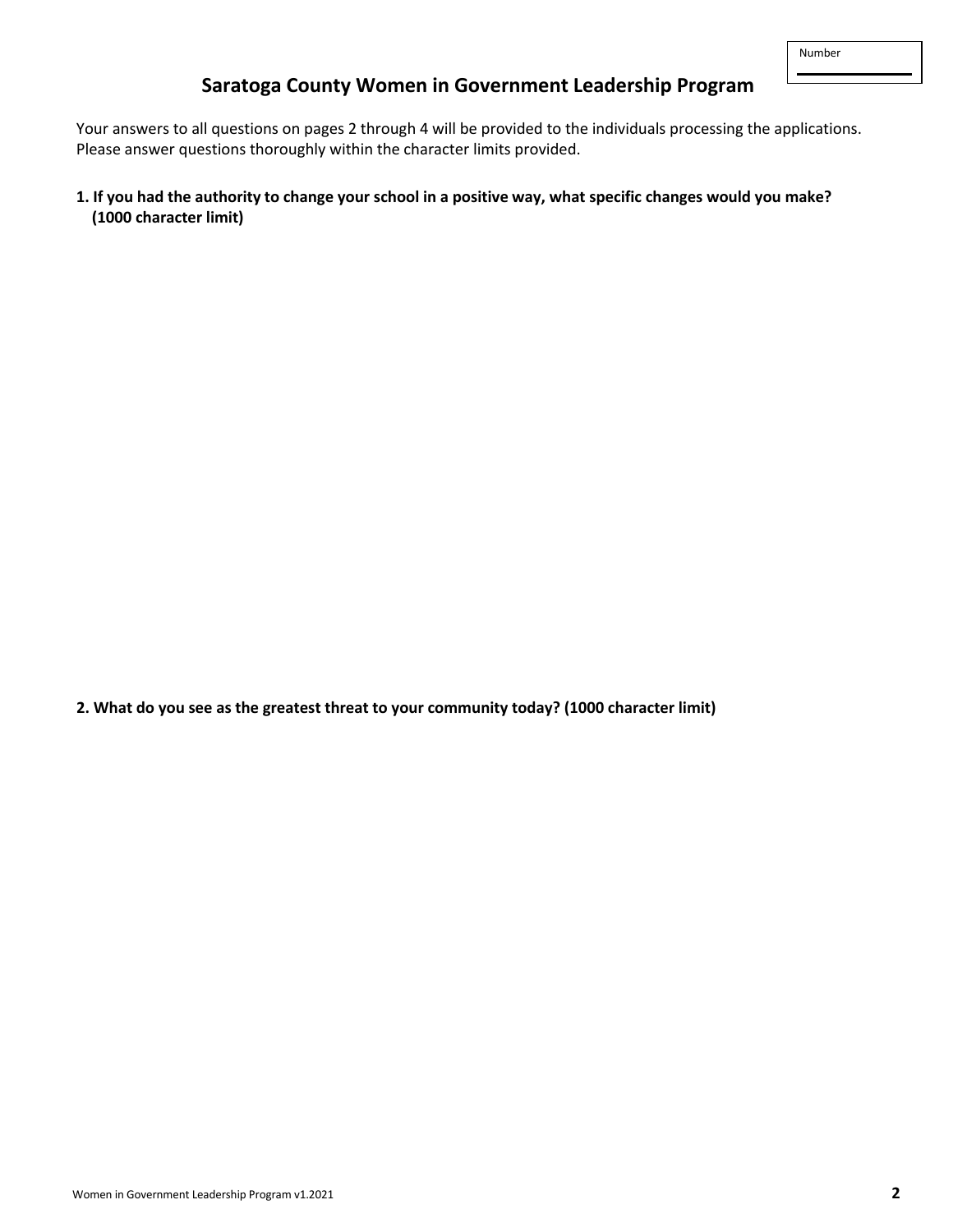### **Saratoga County Women in Government Leadership Program**

Your answers to all questions on pages 2 through 4 will be provided to the individuals processing the applications. Please answer questions thoroughly within the word limits provided.

**3. Do you believe gender representation is important in government? Please explain your answer. (1000 character limit)**

**4. What is your favorite school subject and why? (1000 character limit)**